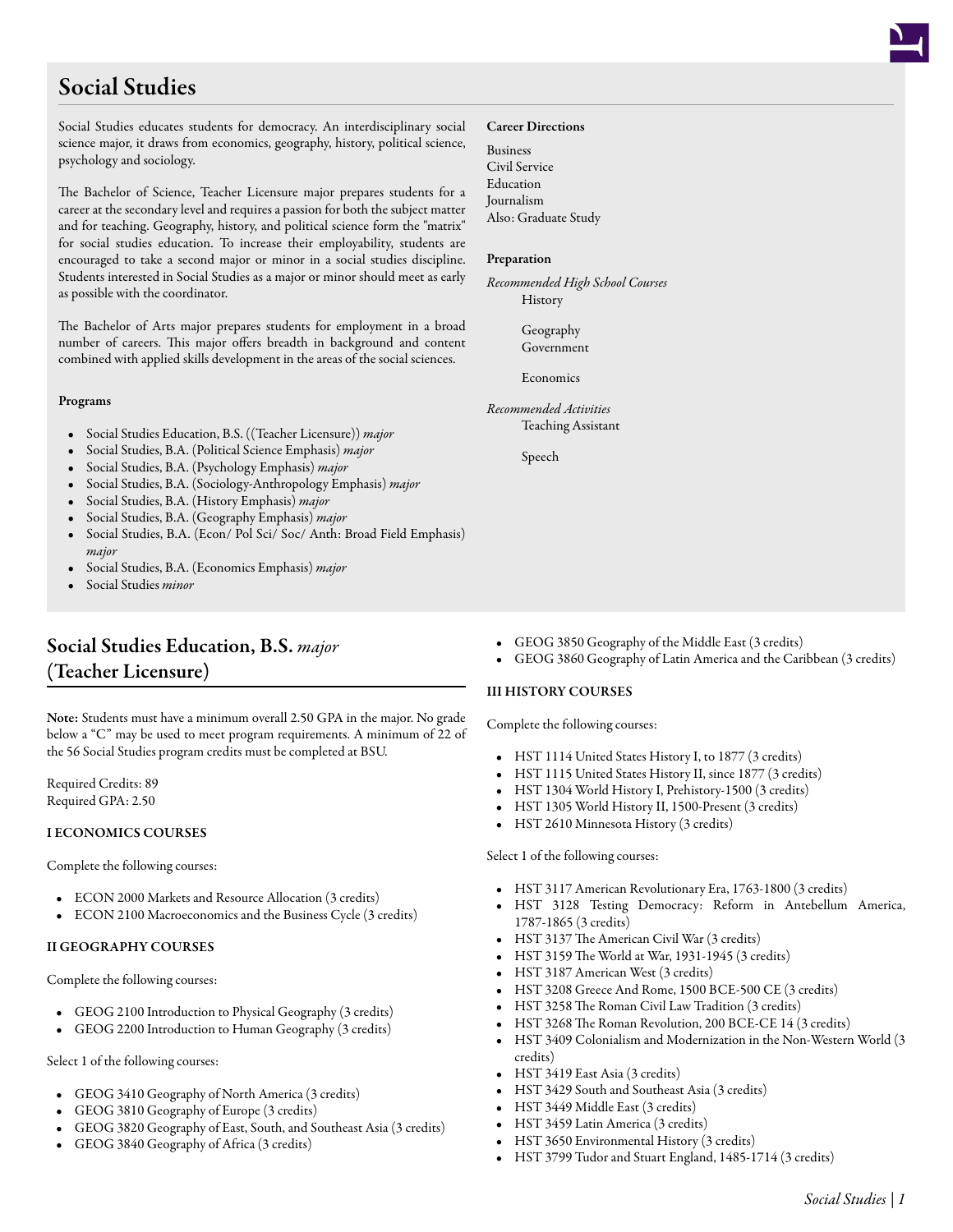- HST 3800 [Georgian Britain, 1688-1820](/academics/catalog/20233/courses/hst/3800) (3 credits)
- HST 4000 [Historiography](/academics/catalog/20233/courses/hst/4000) (3 credits)
- HST 4500 [Historical Methods](/academics/catalog/20233/courses/hst/4500) (3 credits)

### IV POLITICAL SCIENCE COURSES

Complete the following courses:

- POL 1200 [Introduction to American Politics](/academics/catalog/20233/courses/pol/1200) (3 credits)
- POL 1300 [Introduction to International Relations](/academics/catalog/20233/courses/pol/1300) (3 credits)

Select 1 of the following courses (3 credits minimum):

- POL 3100 [American Foreign Policy](/academics/catalog/20233/courses/pol/3100) (3 credits)
- POL 3130 [Asian Political Development](/academics/catalog/20233/courses/pol/3130) (3 credits)
- POL 3140 [Canadian Politics](/academics/catalog/20233/courses/pol/3140) (3 credits)
- POL 3150 [Topics in Political Science](/academics/catalog/20233/courses/pol/3150) (1-3 credits)
- POL 3160 [Comparative European Politics](/academics/catalog/20233/courses/pol/3160) (3 credits)
- POL 3170 [International Relations](/academics/catalog/20233/courses/pol/3170) (3 credits)
- POL 3180 [International Law and Organization](/academics/catalog/20233/courses/pol/3180) (3 credits)
- POL 3190 [International Political Economy](/academics/catalog/20233/courses/pol/3190) (3 credits)
- POL 3200 [Minnesota Politics](/academics/catalog/20233/courses/pol/3200) (3 credits)
- POL 3210 [Public Administration](/academics/catalog/20233/courses/pol/3210) (3 credits)
- POL 3230 [Environmental Politics](/academics/catalog/20233/courses/pol/3230) (3 credits)
- POL 3410 [Legislative and Executive Relations](/academics/catalog/20233/courses/pol/3410) (3 credits)
- POL 3420 [Campaigns and Elections](/academics/catalog/20233/courses/pol/3420) (3 credits)
- POL 4200 [Constitutional Law](/academics/catalog/20233/courses/pol/4200) (3 credits)

### V PSYCHOLOGY COURSE

Complete the following course:

• PSY 1100 [Introductory Psychology](/academics/catalog/20233/courses/psy/1100) (4 credits)

### VI SOCIOLOGY COURSES

Complete the following courses:

- SOC 1104 [Society and Social Issues](/academics/catalog/20233/courses/soc/1104) (3 credits)
- SOC 3010 [Social Explorations: Classic and Contemporary Sociological](/academics/catalog/20233/courses/soc/3010) [Theory](/academics/catalog/20233/courses/soc/3010) (3 credits)

### VII SOCIAL STUDIES METHODS COURSE

Complete the following course:

• ED 3580 [Teaching of Middle and Secondary School Social Studies](/academics/catalog/20233/courses/ed/3580) (4 credits)

### REQUIRED PROFESSIONAL EDUCATION COURSES

Complete the following courses with a minimum 2.50 GPA:

- ED 3100 [Introduction to the Foundations of Public School Education](/academics/catalog/20233/courses/ed/3100) (3 credits)
- ED 3110 [Educational Psychology](/academics/catalog/20233/courses/ed/3110) (3 credits)
- ED 3140 [Human Relations In Education](/academics/catalog/20233/courses/ed/3140) (3 credits)
- ED 3350 [Pedagogy: Planning for Instruction](/academics/catalog/20233/courses/ed/3350) (3 credits)
- ED 3780 [Adaptation and Management: Designing the Learning](/academics/catalog/20233/courses/ed/3780) [Environment](/academics/catalog/20233/courses/ed/3780) (3 credits)
- ED 4737 [Content Area Reading](/academics/catalog/20233/courses/ed/4737) (3 credits)
- ED 4799 [The Professional Teacher](/academics/catalog/20233/courses/ed/4799) (1 credit)

### Complete the following course:

• HLTH 3400 [Health and Drugs in Society](/academics/catalog/20233/courses/hlth/3400) (2 credits)

Complete 12 credits of student teaching:

• ED 4830 [Student Teaching - Secondary](/academics/catalog/20233/courses/ed/4830) (1-12 credits)

# Social Studies, B.A. *major* Political Science Emphasis

Required Credits: 48 Required GPA: 2.50

Note: A minimum of 22 semester credits used to meet course requirements in I and II must be completed at Bemidji State University. No course grade below a C may be used to meet these requirements and a minimum GPA of 2.50 in this major is required for graduation. Students who desire a second field of emphasis are to consider a completion of a minor or a second major in that field. Such action may complement and increase the marketability of this major.

### I REQUIRED CORE CURRICULUM

# CAPSTONE COURSE

COMPLETE THE FOLLOWING COURSE:

• POL 4500 [Thesis and Career Preparation](/academics/catalog/20233/courses/pol/4500) (3 credits)

### ECONOMICS COURSES SELECT 1 OF THE FOLLOWING COURSES:

- ECON 2000 [Markets and Resource Allocation](/academics/catalog/20233/courses/econ/2000) (3 credits)
- ECON 2100 [Macroeconomics and the Business Cycle](/academics/catalog/20233/courses/econ/2100) (3 credits)

### GEOGRAPHY COURSES SELECT 1 OF THE FOLLOWING COURSES

- GEOG 2100 [Introduction to Physical Geography](/academics/catalog/20233/courses/geog/2100) (3 credits)
- GEOG 2200 [Introduction to Human Geography](/academics/catalog/20233/courses/geog/2200) (3 credits)

# GEOGRAPHY COURSES SELECT 1 OF THE FOLLOWING COURSES:

- GEOG 3410 [Geography of North America](/academics/catalog/20233/courses/geog/3410) (3 credits)
- GEOG 3800 [Regional Geography](/academics/catalog/20233/courses/geog/3800) (1-3 credits)
- GEOG 3810 [Geography of Europe](/academics/catalog/20233/courses/geog/3810) (3 credits)
- GEOG 3820 [Geography of East, South, and Southeast Asia](/academics/catalog/20233/courses/geog/3820) (3 credits)
- GEOG 3840 [Geography of Africa](/academics/catalog/20233/courses/geog/3840) (3 credits)

### WORLD HISTORY SELECT 1 OF THE FOLLOWING COURSES

- HST 2218 [Medieval Europe](/academics/catalog/20233/courses/hst/2218) (3 credits)
- HST 2219 [Medieval European Culture](/academics/catalog/20233/courses/hst/2219) (3 credits)
- HST 2228 [Renaissance and Reformation Europe](/academics/catalog/20233/courses/hst/2228) (3 credits)
- HST 2580 [Russia](/academics/catalog/20233/courses/hst/2580) (3 credits)
- HST 2600 [Topics in History](/academics/catalog/20233/courses/hst/2600) (3 credits)
- HST 2660 [Women and History](/academics/catalog/20233/courses/hst/2660) (3 credits)
- HST 2700 [The History of World Religions](/academics/catalog/20233/courses/hst/2700) (3 credits)
- HST 3159 [The World at War, 1931-1945](/academics/catalog/20233/courses/hst/3159) (3 credits)
- HST 3208 [Greece And Rome, 1500 BCE-500 CE](/academics/catalog/20233/courses/hst/3208) (3 credits)
- HST 3258 [The Roman Civil Law Tradition](/academics/catalog/20233/courses/hst/3258) (3 credits)
- HST 3268 [The Roman Revolution, 200 BCE-CE 14](/academics/catalog/20233/courses/hst/3268) (3 credits)
- HST 3277 [Readings and Research in European History](/academics/catalog/20233/courses/hst/3277) (3 credits)
- HST 3409 [Colonialism and Modernization in the Non-Western World](/academics/catalog/20233/courses/hst/3409) (3 credits)
- HST 3419 [East Asia](/academics/catalog/20233/courses/hst/3419) (3 credits)
- HST 3429 [South and Southeast Asia](/academics/catalog/20233/courses/hst/3429) (3 credits)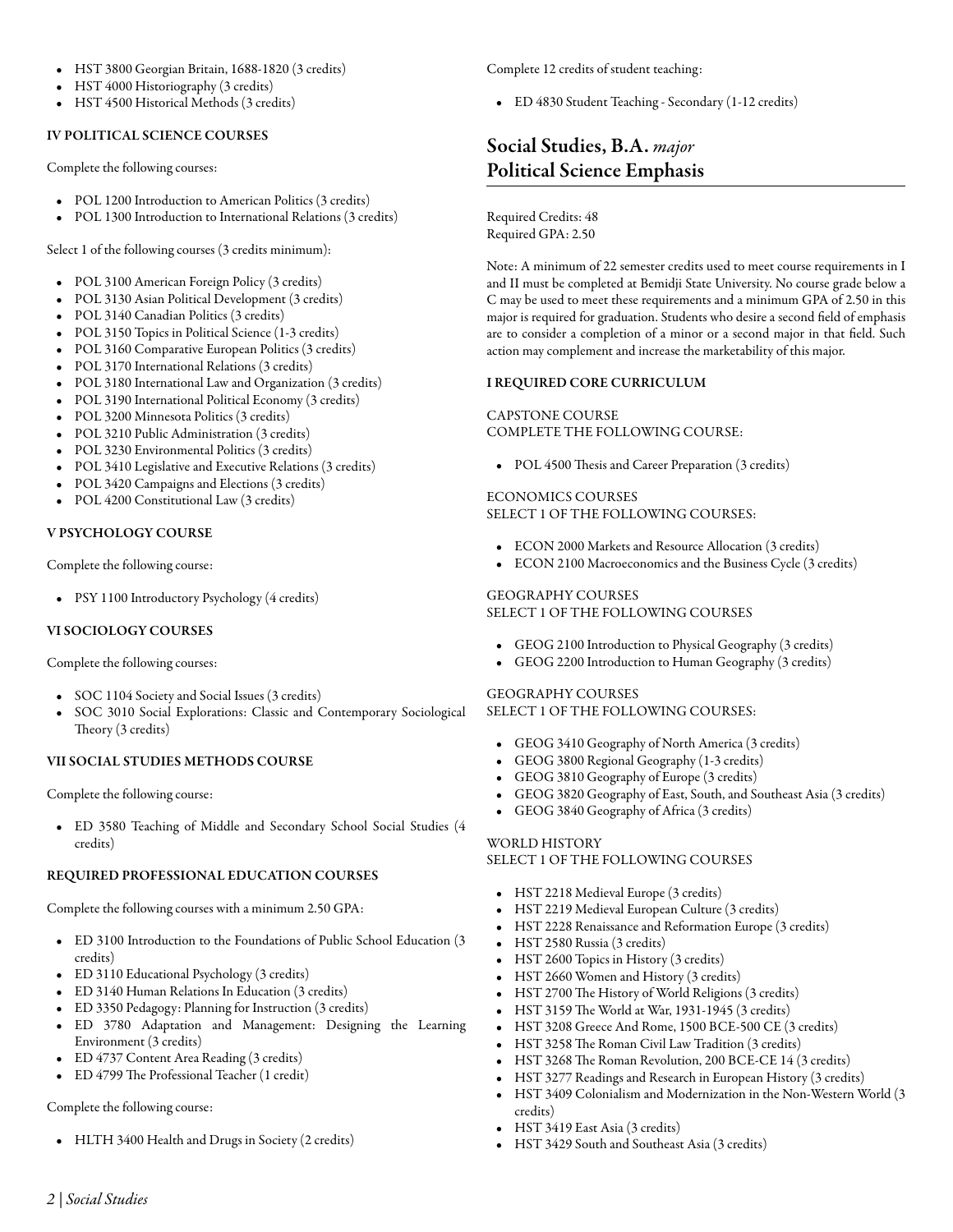- HST 3449 [Middle East](/academics/catalog/20233/courses/hst/3449) (3 credits)
- HST 3459 [Latin America](/academics/catalog/20233/courses/hst/3459) (3 credits)

### U.S. HISTORY

SELECT 1 OF THE FOLLOWING COURSES

- HST 2600 [Topics in History](/academics/catalog/20233/courses/hst/2600) (3 credits)
- HST 2610 [Minnesota History](/academics/catalog/20233/courses/hst/2610) (3 credits)
- HST 2640 [United States Diplomatic History](/academics/catalog/20233/courses/hst/2640) (3 credits)
- HST 2667 [Men and Women: Gender in America](/academics/catalog/20233/courses/hst/2667) (3 credits)
- HST 3117 [American Revolutionary Era, 1763-1800](/academics/catalog/20233/courses/hst/3117) (3 credits)
- HST 3128 [Testing Democracy: Reform in Antebellum America,](/academics/catalog/20233/courses/hst/3128) [1787-1865](/academics/catalog/20233/courses/hst/3128) (3 credits)
- HST 3137 [The American Civil War](/academics/catalog/20233/courses/hst/3137) (3 credits)
- HST 3159 [The World at War, 1931-1945](/academics/catalog/20233/courses/hst/3159) (3 credits)
- HST 3187 [American West](/academics/catalog/20233/courses/hst/3187) (3 credits)

### POLITICAL SCIENCE COURSES SELECT 1 OF THE FOLLOWING COURSES

- POL 1200 [Introduction to American Politics](/academics/catalog/20233/courses/pol/1200) (3 credits)
- POL 1300 [Introduction to International Relations](/academics/catalog/20233/courses/pol/1300) (3 credits)
- POL 1400 [Introduction to Comparative Politics](/academics/catalog/20233/courses/pol/1400) (3 credits)

### POLITICAL SCIENCE COURSES SELECT 1 OF THE FOLLOWING COURSES

- POL 3100 [American Foreign Policy](/academics/catalog/20233/courses/pol/3100) (3 credits)
- POL 3130 [Asian Political Development](/academics/catalog/20233/courses/pol/3130) (3 credits)
- POL 3150 [Topics in Political Science](/academics/catalog/20233/courses/pol/3150) (1-3 credits)
- POL 3160 [Comparative European Politics](/academics/catalog/20233/courses/pol/3160) (3 credits)
- POL 3170 [International Relations](/academics/catalog/20233/courses/pol/3170) (3 credits)
- POL 3180 [International Law and Organization](/academics/catalog/20233/courses/pol/3180) (3 credits)
- POL 3190 [International Political Economy](/academics/catalog/20233/courses/pol/3190) (3 credits)
- POL 3200 [Minnesota Politics](/academics/catalog/20233/courses/pol/3200) (3 credits)
- POL 3210 [Public Administration](/academics/catalog/20233/courses/pol/3210) (3 credits)
- POL 3230 [Environmental Politics](/academics/catalog/20233/courses/pol/3230) (3 credits)
- POL 3410 [Legislative and Executive Relations](/academics/catalog/20233/courses/pol/3410) (3 credits)
- POL 3420 [Campaigns and Elections](/academics/catalog/20233/courses/pol/3420) (3 credits)
- POL 4200 [Constitutional Law](/academics/catalog/20233/courses/pol/4200) (3 credits)

#### SOCIOLOGY COURSES COMPLETE THE FOLLOWING COURSES:

- SOC 3210 [Social Movements and Change](/academics/catalog/20233/courses/soc/3210) (3 credits)
- SOC 3010 [Social Explorations: Classic and Contemporary Sociological](/academics/catalog/20233/courses/soc/3010) [Theory](/academics/catalog/20233/courses/soc/3010) (3 credits)

### II REQUIRED FIELD OF EMPHASIS

### SELECT 18 SEMESTER CREDITS OF ELECTIVES FROM POLITICAL SCIENCE:

## SUGGESTED SEMESTER SCHEDULE FOR SOCIAL STUDIES MAJOR, B.A.

The following is suggested for logical and effective scheduling but can be interpreted as flexible for meeting requirements and a student's particular needs. Students should meet with the Social Studies coordinator and advisor as early as possible in their planning.

Freshman - Sophomore

- Geography and History constitute the "matrix" of Social Studies and students should complete required core courses in these subjects first.
- Complete Liberal Education requirements

### Junior-Senior

- Complete remaining core course requirements and courses for area of emphasis.
- Complete Professional Education courses
- Students pursuing the B.S. Teacher Licensure in Social Studies should complete GEOG 3460 no sooner than their junior year, preferably just prior to their student teaching.

# Social Studies, B.A. *major* Psychology Emphasis

Required Credits: 48 Required GPA: 2.50

Note: A minimum of 22 semester credits used to meet course requirements in I and II must be completed at Bemidji State University. No course grade below a C may be used to meet these requirements and a minimum GPA of 2.50 in this major is required for graduation. Students who desire a second field of emphasis are to consider a completion of a minor or a second major in that field. Such action may complement and increase the marketability of this major.

### I REQUIRED CORE CURRICULUM

#### CAPSTONE COURSE COMPLETE THE FOLLOWING COURSE:

• POL 4500 [Thesis and Career Preparation](/academics/catalog/20233/courses/pol/4500) (3 credits)

## ECONOMICS COURSES

SELECT 1 OF THE FOLLOWING COURSES:

- ECON 2000 [Markets and Resource Allocation](/academics/catalog/20233/courses/econ/2000) (3 credits)
- ECON 2100 [Macroeconomics and the Business Cycle](/academics/catalog/20233/courses/econ/2100) (3 credits)

### GEOGRAPHY COURSES SELECT 1 OF THE FOLLOWING COURSES

- GEOG 2100 [Introduction to Physical Geography](/academics/catalog/20233/courses/geog/2100) (3 credits)
- GEOG 2200 [Introduction to Human Geography](/academics/catalog/20233/courses/geog/2200) (3 credits)

### GEOGRAPHY COURSES

SELECT 1 OF THE FOLLOWING COURSES:

- GEOG 3410 [Geography of North America](/academics/catalog/20233/courses/geog/3410) (3 credits)
- GEOG 3800 [Regional Geography](/academics/catalog/20233/courses/geog/3800) (1-3 credits)
- GEOG 3810 [Geography of Europe](/academics/catalog/20233/courses/geog/3810) (3 credits)
- GEOG 3820 [Geography of East, South, and Southeast Asia](/academics/catalog/20233/courses/geog/3820) (3 credits)
- GEOG 3840 [Geography of Africa](/academics/catalog/20233/courses/geog/3840) (3 credits)

### WORLD HISTORY

SELECT 1 OF THE FOLLOWING COURSES

- HST 2218 [Medieval Europe](/academics/catalog/20233/courses/hst/2218) (3 credits)
- HST 2219 [Medieval European Culture](/academics/catalog/20233/courses/hst/2219) (3 credits)
- HST 2228 [Renaissance and Reformation Europe](/academics/catalog/20233/courses/hst/2228) (3 credits)
- HST 2580 [Russia](/academics/catalog/20233/courses/hst/2580) (3 credits)
- HST 2600 [Topics in History](/academics/catalog/20233/courses/hst/2600) (3 credits)
- HST 2660 [Women and History](/academics/catalog/20233/courses/hst/2660) (3 credits)
- HST 2700 [The History of World Religions](/academics/catalog/20233/courses/hst/2700) (3 credits)
- HST 3159 [The World at War, 1931-1945](/academics/catalog/20233/courses/hst/3159) (3 credits)
- HST 3208 [Greece And Rome, 1500 BCE-500 CE](/academics/catalog/20233/courses/hst/3208) (3 credits)
- HST 3258 [The Roman Civil Law Tradition](/academics/catalog/20233/courses/hst/3258) (3 credits)
- HST 3268 [The Roman Revolution, 200 BCE-CE 14](/academics/catalog/20233/courses/hst/3268) (3 credits)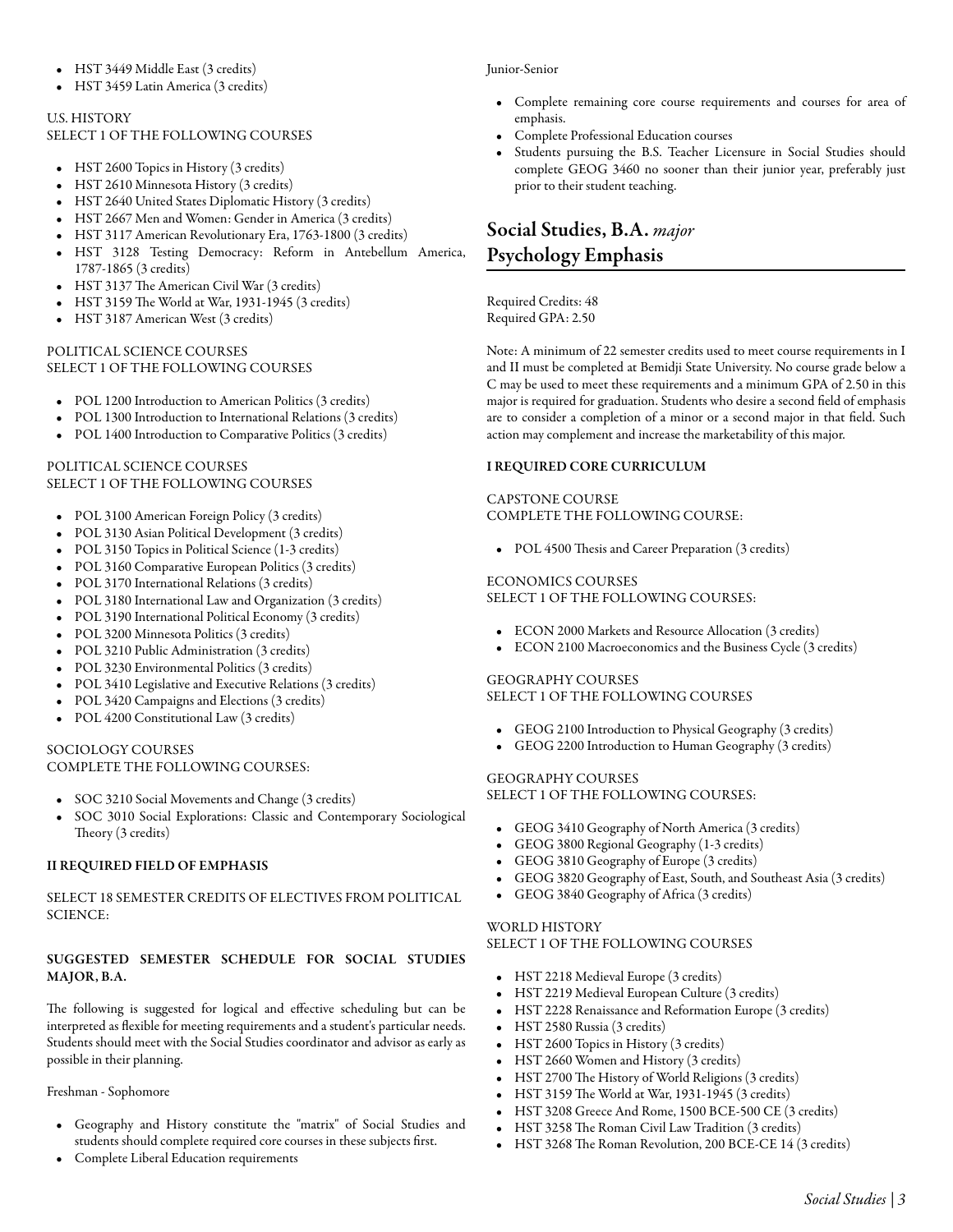- HST 3277 [Readings and Research in European History](/academics/catalog/20233/courses/hst/3277) (3 credits)
- HST 3409 [Colonialism and Modernization in the Non-Western World](/academics/catalog/20233/courses/hst/3409) (3 credits)
- HST 3419 [East Asia](/academics/catalog/20233/courses/hst/3419) (3 credits)
- HST 3429 [South and Southeast Asia](/academics/catalog/20233/courses/hst/3429) (3 credits)
- HST 3449 [Middle East](/academics/catalog/20233/courses/hst/3449) (3 credits)
- HST 3459 [Latin America](/academics/catalog/20233/courses/hst/3459) (3 credits)

### U.S. HISTORY

### SELECT 1 OF THE FOLLOWING COURSES

- HST 2600 [Topics in History](/academics/catalog/20233/courses/hst/2600) (3 credits)
- HST 2610 [Minnesota History](/academics/catalog/20233/courses/hst/2610) (3 credits)
- HST 2640 [United States Diplomatic History](/academics/catalog/20233/courses/hst/2640) (3 credits)
- HST 2667 [Men and Women: Gender in America](/academics/catalog/20233/courses/hst/2667) (3 credits)
- HST 3117 [American Revolutionary Era, 1763-1800](/academics/catalog/20233/courses/hst/3117) (3 credits)
- HST 3128 [Testing Democracy: Reform in Antebellum America,](/academics/catalog/20233/courses/hst/3128) [1787-1865](/academics/catalog/20233/courses/hst/3128) (3 credits)
- HST 3137 [The American Civil War](/academics/catalog/20233/courses/hst/3137) (3 credits)
- HST 3159 [The World at War, 1931-1945](/academics/catalog/20233/courses/hst/3159) (3 credits)
- HST 3187 [American West](/academics/catalog/20233/courses/hst/3187) (3 credits)

### POLITICAL SCIENCE COURSES SELECT 1 OF THE FOLLOWING COURSES

- POL 1200 [Introduction to American Politics](/academics/catalog/20233/courses/pol/1200) (3 credits)
- POL 1300 [Introduction to International Relations](/academics/catalog/20233/courses/pol/1300) (3 credits)
- POL 1400 [Introduction to Comparative Politics](/academics/catalog/20233/courses/pol/1400) (3 credits)

### POLITICAL SCIENCE COURSES SELECT 1 OF THE FOLLOWING COURSES

- POL 3100 [American Foreign Policy](/academics/catalog/20233/courses/pol/3100) (3 credits)
- POL 3130 [Asian Political Development](/academics/catalog/20233/courses/pol/3130) (3 credits)
- POL 3150 [Topics in Political Science](/academics/catalog/20233/courses/pol/3150) (1-3 credits)
- POL 3160 [Comparative European Politics](/academics/catalog/20233/courses/pol/3160) (3 credits)
- POL 3170 [International Relations](/academics/catalog/20233/courses/pol/3170) (3 credits)
- POL 3180 [International Law and Organization](/academics/catalog/20233/courses/pol/3180) (3 credits)
- POL 3190 [International Political Economy](/academics/catalog/20233/courses/pol/3190) (3 credits)
- POL 3200 [Minnesota Politics](/academics/catalog/20233/courses/pol/3200) (3 credits)
- POL 3210 [Public Administration](/academics/catalog/20233/courses/pol/3210) (3 credits)
- POL 3230 [Environmental Politics](/academics/catalog/20233/courses/pol/3230) (3 credits)
- POL 3410 [Legislative and Executive Relations](/academics/catalog/20233/courses/pol/3410) (3 credits)
- POL 3420 [Campaigns and Elections](/academics/catalog/20233/courses/pol/3420) (3 credits)
- POL 4200 [Constitutional Law](/academics/catalog/20233/courses/pol/4200) (3 credits)

#### SOCIOLOGY COURSES COMPLETE THE FOLLOWING COURSES:

- SOC 3010 [Social Explorations: Classic and Contemporary Sociological](/academics/catalog/20233/courses/soc/3010) [Theory](/academics/catalog/20233/courses/soc/3010) (3 credits)
- SOC 3210 [Social Movements and Change](/academics/catalog/20233/courses/soc/3210) (3 credits)

## II REQUIRED FIELD OF EMPHASIS

### COMPLETE THE FOLLOWING COURSE:

• PSY 1100 [Introductory Psychology](/academics/catalog/20233/courses/psy/1100) (4 credits)

## SELECT 14 SEMESTER CREDITS OF ELECTIVES FROM PSYCHOLOGY:

## SUGGESTED SEMESTER SCHEDULE FOR SOCIAL STUDIES MAJOR, B.A.

The following is suggested for logical and effective scheduling but can be

interpreted as flexible for meeting requirements and a student's particular needs. Students should meet with the Social Studies coordinator and advisor as early as possible in their planning.

### Freshman - Sophomore

- Geography and History constitute the "matrix" of Social Studies and students should complete required core courses in these subjects first.
- Complete Liberal Education requirements

### Junior-Senior

- Complete remaining core course requirements and courses for area of emphasis.
- Complete Professional Education courses
- Students pursuing the B.S. Teacher Licensure in Social Studies should complete GEOG 3460 no sooner than their junior year, preferably just prior to their student teaching.

# Social Studies, B.A. *major* Sociology-Anthropology Emphasis

Required Credits: 48 Required GPA: 2.50

Note: A minimum of 22 semester credits used to meet course requirements in I and II must be completed at Bemidji State University. No course grade below a C may be used to meet these requirements and a minimum GPA of 2.50 in this major is required for graduation. Students who desire a second field of emphasis are to consider a completion of a minor or a second major in that field. Such action may complement and increase the marketability of this major.

### I REQUIRED CORE CURRICULUM

### CAPSTONE COURSE COMPLETE THE FOLLOWING COURSE:

• POL 4500 [Thesis and Career Preparation](/academics/catalog/20233/courses/pol/4500) (3 credits)

## ECONOMICS COURSES

SELECT 1 OF THE FOLLOWING COURSES:

- ECON 2000 [Markets and Resource Allocation](/academics/catalog/20233/courses/econ/2000) (3 credits)
- ECON 2100 [Macroeconomics and the Business Cycle](/academics/catalog/20233/courses/econ/2100) (3 credits)

### GEOGRAPHY COURSES SELECT 1 OF THE FOLLOWING COURSES

- GEOG 2100 [Introduction to Physical Geography](/academics/catalog/20233/courses/geog/2100) (3 credits)
- GEOG 2200 [Introduction to Human Geography](/academics/catalog/20233/courses/geog/2200) (3 credits)

### GEOGRAPHY COURSES SELECT 1 OF THE FOLLOWING COURSES:

- GEOG 3410 [Geography of North America](/academics/catalog/20233/courses/geog/3410) (3 credits)
- GEOG 3800 [Regional Geography](/academics/catalog/20233/courses/geog/3800) (1-3 credits)
- GEOG 3810 [Geography of Europe](/academics/catalog/20233/courses/geog/3810) (3 credits)
- GEOG 3820 [Geography of East, South, and Southeast Asia](/academics/catalog/20233/courses/geog/3820) (3 credits)
- GEOG 3840 [Geography of Africa](/academics/catalog/20233/courses/geog/3840) (3 credits)

## WORLD HISTORY SELECT 1 OF THE FOLLOWING COURSES

- HST 2218 [Medieval Europe](/academics/catalog/20233/courses/hst/2218) (3 credits)
- HST 2219 [Medieval European Culture](/academics/catalog/20233/courses/hst/2219) (3 credits)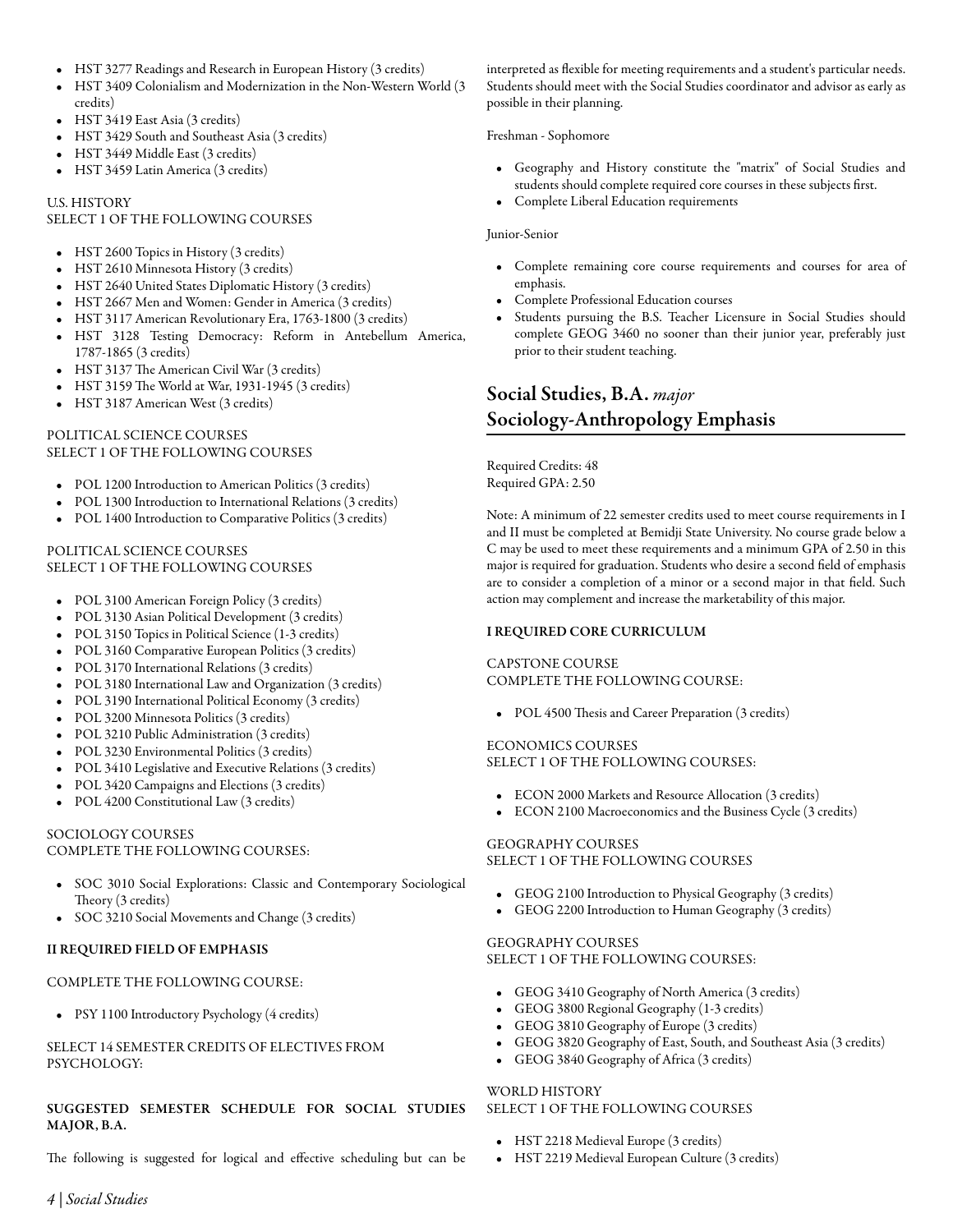- HST 2228 [Renaissance and Reformation Europe](/academics/catalog/20233/courses/hst/2228) (3 credits)
- HST 2580 [Russia](/academics/catalog/20233/courses/hst/2580) (3 credits)
- HST 2600 [Topics in History](/academics/catalog/20233/courses/hst/2600) (3 credits)
- HST 2660 [Women and History](/academics/catalog/20233/courses/hst/2660) (3 credits)
- HST 2700 [The History of World Religions](/academics/catalog/20233/courses/hst/2700) (3 credits)
- HST 3159 [The World at War, 1931-1945](/academics/catalog/20233/courses/hst/3159) (3 credits)
- HST 3208 [Greece And Rome, 1500 BCE-500 CE](/academics/catalog/20233/courses/hst/3208) (3 credits)
- HST 3258 [The Roman Civil Law Tradition](/academics/catalog/20233/courses/hst/3258) (3 credits)
- HST 3268 [The Roman Revolution, 200 BCE-CE 14](/academics/catalog/20233/courses/hst/3268) (3 credits)
- HST 3277 [Readings and Research in European History](/academics/catalog/20233/courses/hst/3277) (3 credits)
- HST 3409 [Colonialism and Modernization in the Non-Western World](/academics/catalog/20233/courses/hst/3409) (3 credits)
- HST 3419 [East Asia](/academics/catalog/20233/courses/hst/3419) (3 credits)
- HST 3429 [South and Southeast Asia](/academics/catalog/20233/courses/hst/3429) (3 credits)
- HST 3449 [Middle East](/academics/catalog/20233/courses/hst/3449) (3 credits)
- HST 3459 [Latin America](/academics/catalog/20233/courses/hst/3459) (3 credits)

### U.S. HISTORY

### SELECT 1 OF THE FOLLOWING COURSES

- HST 2600 [Topics in History](/academics/catalog/20233/courses/hst/2600) (3 credits)
- HST 2610 [Minnesota History](/academics/catalog/20233/courses/hst/2610) (3 credits)
- HST 2640 [United States Diplomatic History](/academics/catalog/20233/courses/hst/2640) (3 credits)
- HST 2667 [Men and Women: Gender in America](/academics/catalog/20233/courses/hst/2667) (3 credits)
- HST 3117 [American Revolutionary Era, 1763-1800](/academics/catalog/20233/courses/hst/3117) (3 credits)
- HST 3128 [Testing Democracy: Reform in Antebellum America,](/academics/catalog/20233/courses/hst/3128) [1787-1865](/academics/catalog/20233/courses/hst/3128) (3 credits)
- HST 3137 [The American Civil War](/academics/catalog/20233/courses/hst/3137) (3 credits)
- HST 3159 [The World at War, 1931-1945](/academics/catalog/20233/courses/hst/3159) (3 credits)
- HST 3187 [American West](/academics/catalog/20233/courses/hst/3187) (3 credits)

#### POLITICAL SCIENCE COURSES SELECT 1 OF THE FOLLOWING COURSES

- POL 1200 [Introduction to American Politics](/academics/catalog/20233/courses/pol/1200) (3 credits)
- POL 1300 [Introduction to International Relations](/academics/catalog/20233/courses/pol/1300) (3 credits)
- POL 1400 [Introduction to Comparative Politics](/academics/catalog/20233/courses/pol/1400) (3 credits)

### POLITICAL SCIENCE COURSES SELECT 1 OF THE FOLLOWING COURSES

- POL 3100 [American Foreign Policy](/academics/catalog/20233/courses/pol/3100) (3 credits)
- POL 3130 [Asian Political Development](/academics/catalog/20233/courses/pol/3130) (3 credits)
- POL 3150 [Topics in Political Science](/academics/catalog/20233/courses/pol/3150) (1-3 credits)
- POL 3160 [Comparative European Politics](/academics/catalog/20233/courses/pol/3160) (3 credits)
- POL 3170 [International Relations](/academics/catalog/20233/courses/pol/3170) (3 credits)
- POL 3180 [International Law and Organization](/academics/catalog/20233/courses/pol/3180) (3 credits)
- POL 3190 [International Political Economy](/academics/catalog/20233/courses/pol/3190) (3 credits)
- POL 3200 [Minnesota Politics](/academics/catalog/20233/courses/pol/3200) (3 credits)
- POL 3210 [Public Administration](/academics/catalog/20233/courses/pol/3210) (3 credits)
- POL 3230 [Environmental Politics](/academics/catalog/20233/courses/pol/3230) (3 credits)
- POL 3410 [Legislative and Executive Relations](/academics/catalog/20233/courses/pol/3410) (3 credits)
- POL 3420 [Campaigns and Elections](/academics/catalog/20233/courses/pol/3420) (3 credits)
- POL 4200 [Constitutional Law](/academics/catalog/20233/courses/pol/4200) (3 credits)

### SOCIOLOGY COURSES COMPLETE THE FOLLOWING COURSES:

- SOC 3010 [Social Explorations: Classic and Contemporary Sociological](/academics/catalog/20233/courses/soc/3010) [Theory](/academics/catalog/20233/courses/soc/3010) (3 credits)
- SOC 3210 [Social Movements and Change](/academics/catalog/20233/courses/soc/3210) (3 credits)

# II REQUIRED FIELD OF EMPHASIS

SELECT 18 SEMESTER CREDITS OF ELECTIVES FROM SOCIOLOGY

### AND ANTHROPOLOGY

### SUGGESTED SEMESTER SCHEDULE FOR SOCIAL STUDIES MAJOR, B.A.

The following is suggested for logical and effective scheduling but can be interpreted as flexible for meeting requirements and a student's particular needs. Students should meet with the Social Studies coordinator and advisor as early as possible in their planning.

### Freshman - Sophomore

- Geography and History constitute the "matrix" of Social Studies and students should complete required core courses in these subjects first.
- Complete Liberal Education requirements

### Junior-Senior

- Complete remaining core course requirements and courses for area of emphasis.
- Complete Professional Education courses
- Students pursuing the B.S. Teacher Licensure in Social Studies should complete GEOG 3460 no sooner than their junior year, preferably just prior to their student teaching.

# Social Studies, B.A. *major* History Emphasis

Required Credits: 48 Required GPA: 2.50

Note: A minimum of 22 semester credits used to meet course requirements in I and II must be completed at Bemidji State University. No course grade below a C may be used to meet these requirements and a minimum GPA of 2.50 in this major is required for graduation. Students who desire a second field of emphasis are to consider a completion of a minor or a second major in that field. Such action may complement and increase the marketability of this major.

### I REQUIRED CORE CURRICULUM

# CAPSTONE COURSE

COMPLETE THE FOLLOWING COURSE:

• POL 4500 [Thesis and Career Preparation](/academics/catalog/20233/courses/pol/4500) (3 credits)

## ECONOMICS COURSES

### SELECT 1 OF THE FOLLOWING COURSES:

- ECON 2000 [Markets and Resource Allocation](/academics/catalog/20233/courses/econ/2000) (3 credits)
- ECON 2100 [Macroeconomics and the Business Cycle](/academics/catalog/20233/courses/econ/2100) (3 credits)

### GEOGRAPHY COURSES SELECT 1 OF THE FOLLOWING COURSES

- GEOG 2100 [Introduction to Physical Geography](/academics/catalog/20233/courses/geog/2100) (3 credits)
- GEOG 2200 [Introduction to Human Geography](/academics/catalog/20233/courses/geog/2200) (3 credits)

# GEOGRAPHY COURSES SELECT 1 OF THE FOLLOWING COURSES:

- GEOG 3410 [Geography of North America](/academics/catalog/20233/courses/geog/3410) (3 credits)
- GEOG 3800 [Regional Geography](/academics/catalog/20233/courses/geog/3800) (1-3 credits)
- GEOG 3810 [Geography of Europe](/academics/catalog/20233/courses/geog/3810) (3 credits)
- GEOG 3820 [Geography of East, South, and Southeast Asia](/academics/catalog/20233/courses/geog/3820) (3 credits)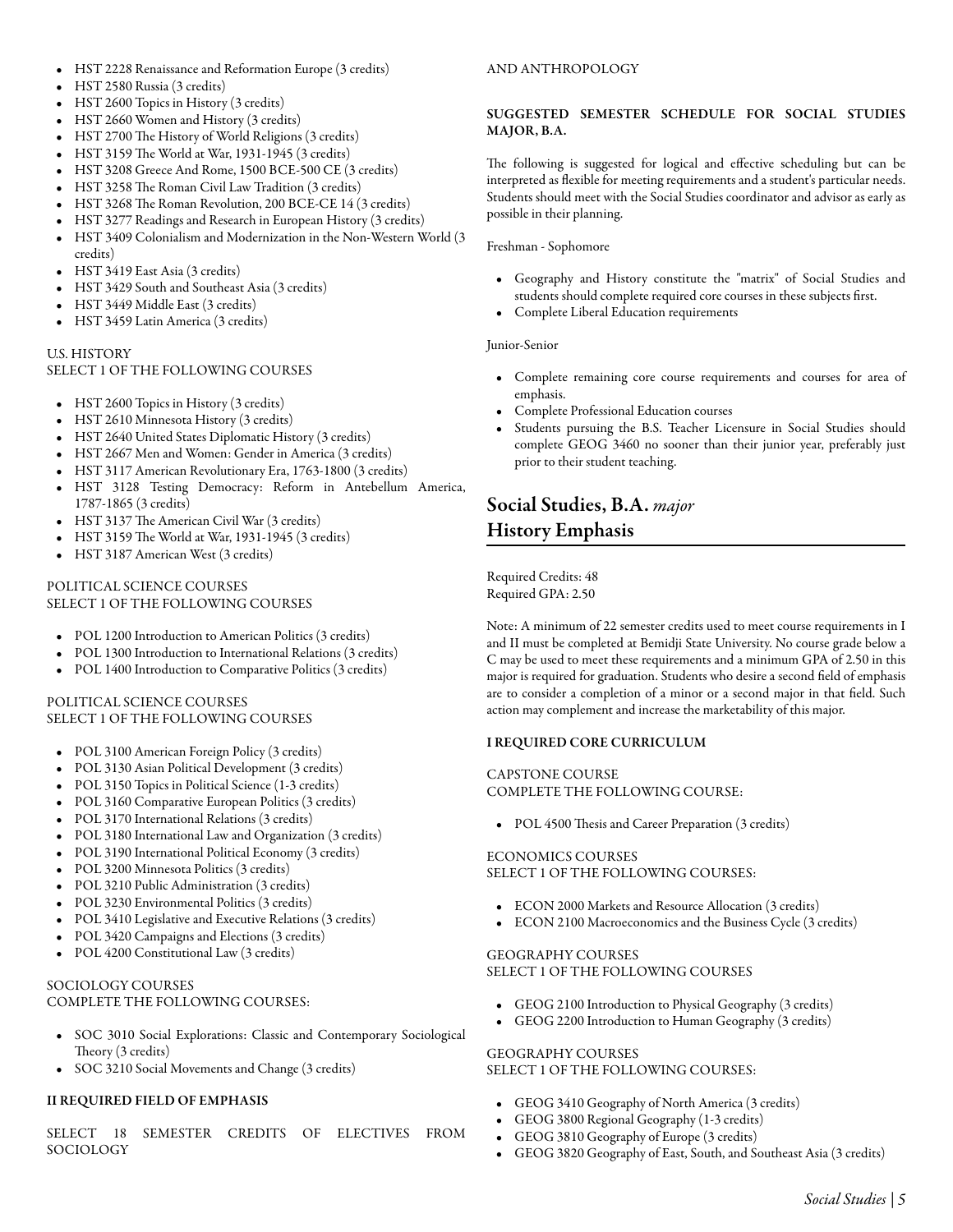# WORLD HISTORY SELECT 1 OF THE FOLLOWING COURSES

- HST 2218 [Medieval Europe](/academics/catalog/20233/courses/hst/2218) (3 credits)
- HST 2219 [Medieval European Culture](/academics/catalog/20233/courses/hst/2219) (3 credits)
- HST 2228 [Renaissance and Reformation Europe](/academics/catalog/20233/courses/hst/2228) (3 credits)
- HST 2580 [Russia](/academics/catalog/20233/courses/hst/2580) (3 credits)
- HST 2600 [Topics in History](/academics/catalog/20233/courses/hst/2600) (3 credits)
- HST 2660 [Women and History](/academics/catalog/20233/courses/hst/2660) (3 credits)
- HST 2700 [The History of World Religions](/academics/catalog/20233/courses/hst/2700) (3 credits)
- HST 3159 [The World at War, 1931-1945](/academics/catalog/20233/courses/hst/3159) (3 credits)
- HST 3208 [Greece And Rome, 1500 BCE-500 CE](/academics/catalog/20233/courses/hst/3208) (3 credits)
- HST 3258 [The Roman Civil Law Tradition](/academics/catalog/20233/courses/hst/3258) (3 credits)
- HST 3268 [The Roman Revolution, 200 BCE-CE 14](/academics/catalog/20233/courses/hst/3268) (3 credits)
- HST 3277 [Readings and Research in European History](/academics/catalog/20233/courses/hst/3277) (3 credits)
- HST 3409 [Colonialism and Modernization in the Non-Western World](/academics/catalog/20233/courses/hst/3409) (3 credits)
- HST 3419 [East Asia](/academics/catalog/20233/courses/hst/3419) (3 credits)
- HST 3429 [South and Southeast Asia](/academics/catalog/20233/courses/hst/3429) (3 credits)
- HST 3449 [Middle East](/academics/catalog/20233/courses/hst/3449) (3 credits)
- HST 3459 [Latin America](/academics/catalog/20233/courses/hst/3459) (3 credits)

# U.S. HISTORY

# SELECT 1 OF THE FOLLOWING COURSES

- HST 2600 [Topics in History](/academics/catalog/20233/courses/hst/2600) (3 credits)
- HST 2610 [Minnesota History](/academics/catalog/20233/courses/hst/2610) (3 credits)
- HST 2640 [United States Diplomatic History](/academics/catalog/20233/courses/hst/2640) (3 credits)
- HST 2667 [Men and Women: Gender in America](/academics/catalog/20233/courses/hst/2667) (3 credits)
- HST 3117 [American Revolutionary Era, 1763-1800](/academics/catalog/20233/courses/hst/3117) (3 credits)
- HST 3128 [Testing Democracy: Reform in Antebellum America,](/academics/catalog/20233/courses/hst/3128) [1787-1865](/academics/catalog/20233/courses/hst/3128) (3 credits)
- HST 3137 [The American Civil War](/academics/catalog/20233/courses/hst/3137) (3 credits)
- $\bullet$  HST 3159 [The World at War, 1931-1945](/academics/catalog/20233/courses/hst/3159) (3 credits)
- HST 3187 [American West](/academics/catalog/20233/courses/hst/3187) (3 credits)

# POLITICAL SCIENCE COURSES SELECT 1 OF THE FOLLOWING COURSES

- POL 1200 [Introduction to American Politics](/academics/catalog/20233/courses/pol/1200) (3 credits)
- POL 1300 [Introduction to International Relations](/academics/catalog/20233/courses/pol/1300) (3 credits)
- POL 1400 [Introduction to Comparative Politics](/academics/catalog/20233/courses/pol/1400) (3 credits)

## POLITICAL SCIENCE COURSES SELECT 1 OF THE FOLLOWING COURSES

- POL 3100 [American Foreign Policy](/academics/catalog/20233/courses/pol/3100) (3 credits)
- POL 3130 [Asian Political Development](/academics/catalog/20233/courses/pol/3130) (3 credits)
- POL 3150 [Topics in Political Science](/academics/catalog/20233/courses/pol/3150) (1-3 credits)
- POL 3160 [Comparative European Politics](/academics/catalog/20233/courses/pol/3160) (3 credits)
- POL 3170 [International Relations](/academics/catalog/20233/courses/pol/3170) (3 credits)
- POL 3180 [International Law and Organization](/academics/catalog/20233/courses/pol/3180) (3 credits)
- POL 3190 [International Political Economy](/academics/catalog/20233/courses/pol/3190) (3 credits)
- POL 3200 [Minnesota Politics](/academics/catalog/20233/courses/pol/3200) (3 credits)
- POL 3210 [Public Administration](/academics/catalog/20233/courses/pol/3210) (3 credits)
- POL 3230 [Environmental Politics](/academics/catalog/20233/courses/pol/3230) (3 credits)
- POL 3410 [Legislative and Executive Relations](/academics/catalog/20233/courses/pol/3410) (3 credits)
- POL 3420 [Campaigns and Elections](/academics/catalog/20233/courses/pol/3420) (3 credits)
- POL 4200 [Constitutional Law](/academics/catalog/20233/courses/pol/4200) (3 credits)

# SOCIOLOGY COURSES

# COMPLETE THE FOLLOWING COURSES:

• SOC 3010 [Social Explorations: Classic and Contemporary Sociological](/academics/catalog/20233/courses/soc/3010)

[Theory](/academics/catalog/20233/courses/soc/3010) (3 credits)

• SOC 3210 [Social Movements and Change](/academics/catalog/20233/courses/soc/3210) (3 credits)

# II REQUIRED FIELD OF EMPHASIS

# SELECT 18 SEMESTER CREDITS OF ELECTIVES FROM HISTORY:

# SUGGESTED SEMESTER SCHEDULE FOR SOCIAL STUDIES MAJOR, B.A.

The following is suggested for logical and effective scheduling but can be interpreted as flexible for meeting requirements and a student's particular needs. Students should meet with the Social Studies coordinator and advisor as early as possible in their planning.

Freshman - Sophomore

- Geography and History constitute the "matrix" of Social Studies and students should complete required core courses in these subjects first.
- Complete Liberal Education requirements

# Junior-Senior

- Complete remaining core course requirements and courses for area of emphasis.
- Complete Professional Education courses
- Students pursuing the B.S. Teacher Licensure in Social Studies should complete GEOG 3460 no sooner than their junior year, preferably just prior to their student teaching.

# Social Studies, B.A. *major* Geography Emphasis

Required Credits: 48 Required GPA: 2.50

Note: A minimum of 22 semester credits used to meet course requirements in I and II must be completed at Bemidji State University. No course grade below a C may be used to meet these requirements and a minimum GPA of 2.50 in this major is required for graduation. Students who desire a second field of emphasis are to consider a completion of a minor or a second major in that field. Such action may complement and increase the marketability of this major.

# I REQUIRED CORE CURRICULUM

# CAPSTONE COURSE COMPLETE THE FOLLOWING COURSE:

• POL 4500 [Thesis and Career Preparation](/academics/catalog/20233/courses/pol/4500) (3 credits)

## ECONOMICS COURSES SELECT 1 OF THE FOLLOWING COURSES:

- ECON 2000 [Markets and Resource Allocation](/academics/catalog/20233/courses/econ/2000) (3 credits)
- ECON 2100 [Macroeconomics and the Business Cycle](/academics/catalog/20233/courses/econ/2100) (3 credits)

# GEOGRAPHY COURSES

# SELECT 1 OF THE FOLLOWING COURSES

- GEOG 2100 [Introduction to Physical Geography](/academics/catalog/20233/courses/geog/2100) (3 credits)
- GEOG 2200 [Introduction to Human Geography](/academics/catalog/20233/courses/geog/2200) (3 credits)

# GEOGRAPHY COURSES SELECT 1 OF THE FOLLOWING COURSES: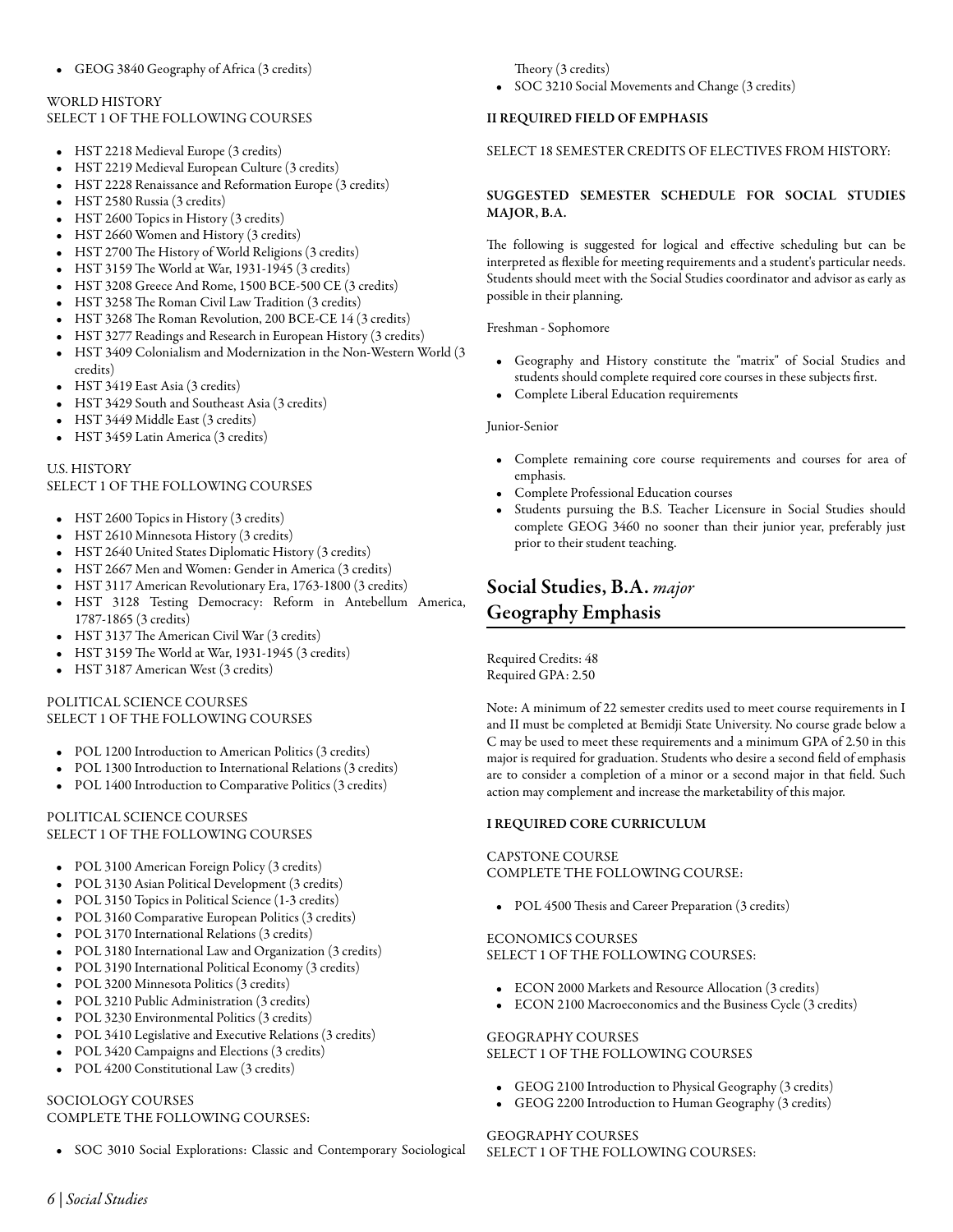- GEOG 3410 [Geography of North America](/academics/catalog/20233/courses/geog/3410) (3 credits)
- GEOG 3800 [Regional Geography](/academics/catalog/20233/courses/geog/3800) (1-3 credits)
- GEOG 3810 [Geography of Europe](/academics/catalog/20233/courses/geog/3810) (3 credits)
- GEOG 3820 [Geography of East, South, and Southeast Asia](/academics/catalog/20233/courses/geog/3820) (3 credits)
- GEOG 3840 [Geography of Africa](/academics/catalog/20233/courses/geog/3840) (3 credits)

### WORLD HISTORY

#### SELECT 1 OF THE FOLLOWING COURSES

- HST 2218 [Medieval Europe](/academics/catalog/20233/courses/hst/2218) (3 credits)
- HST 2219 [Medieval European Culture](/academics/catalog/20233/courses/hst/2219) (3 credits)
- HST 2228 [Renaissance and Reformation Europe](/academics/catalog/20233/courses/hst/2228) (3 credits)
- HST 2580 [Russia](/academics/catalog/20233/courses/hst/2580) (3 credits)
- HST 2600 [Topics in History](/academics/catalog/20233/courses/hst/2600) (3 credits)
- HST 2660 [Women and History](/academics/catalog/20233/courses/hst/2660) (3 credits)
- HST 2700 [The History of World Religions](/academics/catalog/20233/courses/hst/2700) (3 credits)
- HST 3159 [The World at War, 1931-1945](/academics/catalog/20233/courses/hst/3159) (3 credits)
- HST 3208 [Greece And Rome, 1500 BCE-500 CE](/academics/catalog/20233/courses/hst/3208) (3 credits)
- HST 3258 [The Roman Civil Law Tradition](/academics/catalog/20233/courses/hst/3258) (3 credits)
- HST 3268 [The Roman Revolution, 200 BCE-CE 14](/academics/catalog/20233/courses/hst/3268) (3 credits)
- HST 3277 [Readings and Research in European History](/academics/catalog/20233/courses/hst/3277) (3 credits)
- HST 3409 [Colonialism and Modernization in the Non-Western World](/academics/catalog/20233/courses/hst/3409) (3 credits)
- HST 3419 [East Asia](/academics/catalog/20233/courses/hst/3419) (3 credits)
- HST 3429 [South and Southeast Asia](/academics/catalog/20233/courses/hst/3429) (3 credits)
- HST 3449 [Middle East](/academics/catalog/20233/courses/hst/3449) (3 credits)
- HST 3459 [Latin America](/academics/catalog/20233/courses/hst/3459) (3 credits)

## U.S. HISTORY SELECT 1 OF THE FOLLOWING COURSES

- HST 2600 [Topics in History](/academics/catalog/20233/courses/hst/2600) (3 credits)
- HST 2610 [Minnesota History](/academics/catalog/20233/courses/hst/2610) (3 credits)
- HST 2640 [United States Diplomatic History](/academics/catalog/20233/courses/hst/2640) (3 credits)
- HST 2667 [Men and Women: Gender in America](/academics/catalog/20233/courses/hst/2667) (3 credits)
- HST 3117 [American Revolutionary Era, 1763-1800](/academics/catalog/20233/courses/hst/3117) (3 credits)
- HST 3128 [Testing Democracy: Reform in Antebellum America,](/academics/catalog/20233/courses/hst/3128) [1787-1865](/academics/catalog/20233/courses/hst/3128) (3 credits)
- HST 3137 [The American Civil War](/academics/catalog/20233/courses/hst/3137) (3 credits)
- HST 3159 [The World at War, 1931-1945](/academics/catalog/20233/courses/hst/3159) (3 credits)
- HST 3187 [American West](/academics/catalog/20233/courses/hst/3187) (3 credits)

## POLITICAL SCIENCE COURSES SELECT 1 OF THE FOLLOWING COURSES

- POL 1200 [Introduction to American Politics](/academics/catalog/20233/courses/pol/1200) (3 credits)
- POL 1300 [Introduction to International Relations](/academics/catalog/20233/courses/pol/1300) (3 credits)
- POL 1400 [Introduction to Comparative Politics](/academics/catalog/20233/courses/pol/1400) (3 credits)

### POLITICAL SCIENCE COURSES SELECT 1 OF THE FOLLOWING COURSES

- POL 3100 [American Foreign Policy](/academics/catalog/20233/courses/pol/3100) (3 credits)
- POL 3130 [Asian Political Development](/academics/catalog/20233/courses/pol/3130) (3 credits)
- POL 3150 [Topics in Political Science](/academics/catalog/20233/courses/pol/3150) (1-3 credits)
- POL 3160 [Comparative European Politics](/academics/catalog/20233/courses/pol/3160) (3 credits)
- POL 3170 [International Relations](/academics/catalog/20233/courses/pol/3170) (3 credits)
- POL 3180 [International Law and Organization](/academics/catalog/20233/courses/pol/3180) (3 credits)
- POL 3190 [International Political Economy](/academics/catalog/20233/courses/pol/3190) (3 credits)
- POL 3200 [Minnesota Politics](/academics/catalog/20233/courses/pol/3200) (3 credits)
- POL 3210 [Public Administration](/academics/catalog/20233/courses/pol/3210) (3 credits)
- POL 3230 [Environmental Politics](/academics/catalog/20233/courses/pol/3230) (3 credits)
- POL 3410 [Legislative and Executive Relations](/academics/catalog/20233/courses/pol/3410) (3 credits)
- POL 3420 [Campaigns and Elections](/academics/catalog/20233/courses/pol/3420) (3 credits)
- POL 4200 [Constitutional Law](/academics/catalog/20233/courses/pol/4200) (3 credits)

### SOCIOLOGY COURSES COMPLETE THE FOLLOWING COURSES:

- SOC 3010 [Social Explorations: Classic and Contemporary Sociological](/academics/catalog/20233/courses/soc/3010) [Theory](/academics/catalog/20233/courses/soc/3010) (3 credits)
- SOC 3210 [Social Movements and Change](/academics/catalog/20233/courses/soc/3210) (3 credits)

#### II REQUIRED FIELD OF EMPHASIS

SELECT 18 SEMESTER CREDITS OF ELECTIVES FROM GEOGRAPHY

### SUGGESTED SEMESTER SCHEDULE FOR SOCIAL STUDIES MAJOR, B.A.

The following is suggested for logical and effective scheduling but can be interpreted as flexible for meeting requirements and a student's particular needs. Students should meet with the Social Studies coordinator and advisor as early as possible in their planning.

### Freshman - Sophomore

- Geography and History constitute the "matrix" of Social Studies and students should complete required core courses in these subjects first.
- Complete Liberal Education requirements

#### Junior-Senior

- Complete remaining core course requirements and courses for area of emphasis.
- Complete Professional Education courses
- Students pursuing the B.S. Teacher Licensure in Social Studies should complete GEOG 3460 no sooner than their junior year, preferably just prior to their student teaching.

# Social Studies, B.A. *major* Econ/ Pol Sci/ Soc/ Anth: Broad Field Emphasis

Required Credits: 48 Required GPA: 2.50

Note: A minimum of 22 semester credits used to meet course requirements in I and II must be completed at Bemidji State University. No course grade below a C may be used to meet these requirements and a minimum GPA of 2.50 in this major is required for graduation. Students who desire a second field of emphasis are to consider a completion of a minor or a second major in that field. Such action may complement and increase the marketability of this major.

### I REQUIRED CORE CURRICULUM

### CAPSTONE COURSE COMPLETE THE FOLLOWING COURSE:

• POL 4500 [Thesis and Career Preparation](/academics/catalog/20233/courses/pol/4500) (3 credits)

### ECONOMICS COURSES

SELECT 1 OF THE FOLLOWING COURSES:

- ECON 2000 [Markets and Resource Allocation](/academics/catalog/20233/courses/econ/2000) (3 credits)
- ECON 2100 [Macroeconomics and the Business Cycle](/academics/catalog/20233/courses/econ/2100) (3 credits)

#### GEOGRAPHY COURSES SELECT 1 OF THE FOLLOWING COURSES

*Social Studies | 7*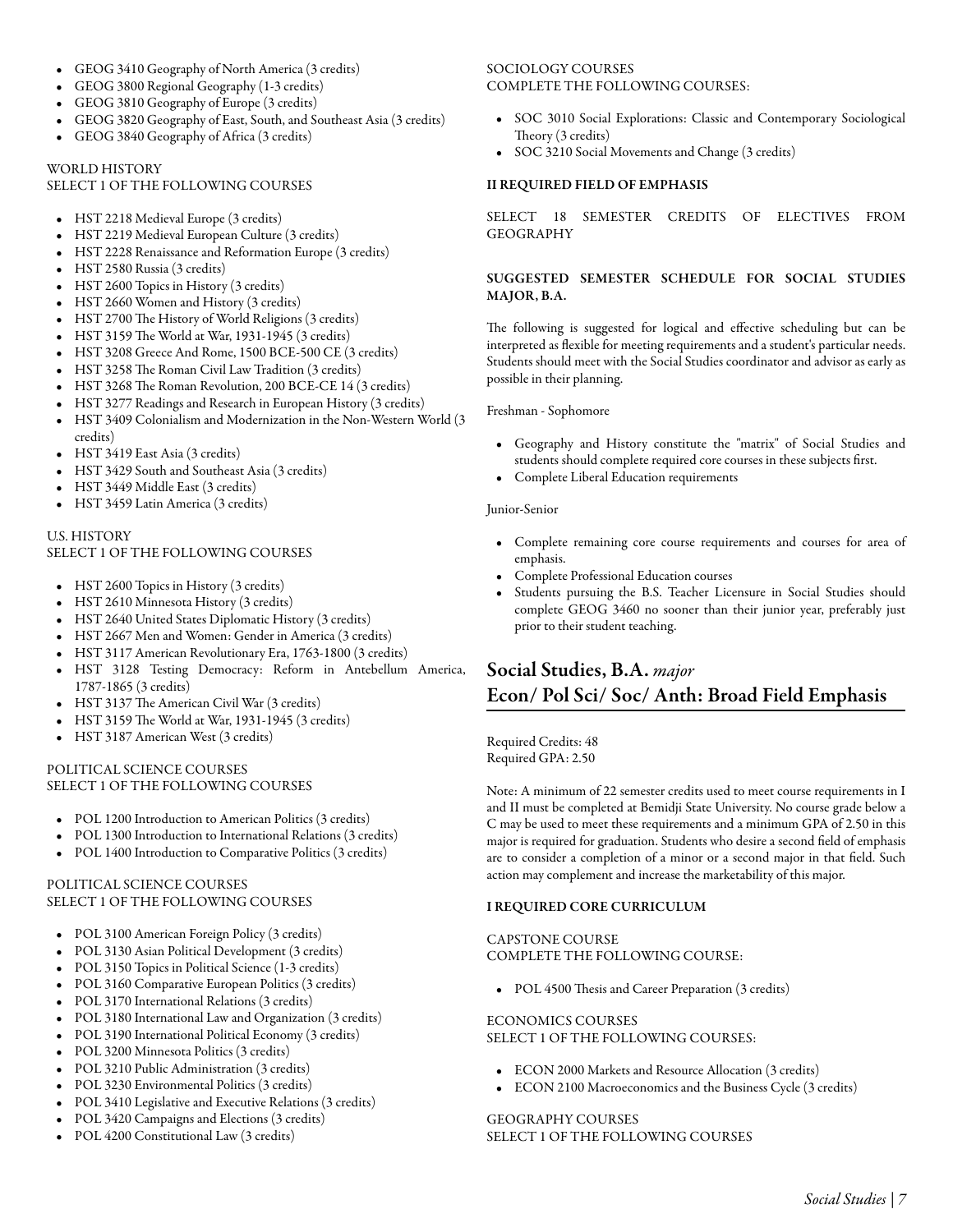- GEOG 2100 [Introduction to Physical Geography](/academics/catalog/20233/courses/geog/2100) (3 credits)
- GEOG 2200 [Introduction to Human Geography](/academics/catalog/20233/courses/geog/2200) (3 credits)

## GEOGRAPHY COURSES

SELECT 1 OF THE FOLLOWING COURSES:

- GEOG 3410 [Geography of North America](/academics/catalog/20233/courses/geog/3410) (3 credits)
- GEOG 3800 [Regional Geography](/academics/catalog/20233/courses/geog/3800) (1-3 credits)
- GEOG 3810 [Geography of Europe](/academics/catalog/20233/courses/geog/3810) (3 credits)
- GEOG 3820 [Geography of East, South, and Southeast Asia](/academics/catalog/20233/courses/geog/3820) (3 credits)
- GEOG 3840 [Geography of Africa](/academics/catalog/20233/courses/geog/3840) (3 credits)

### WORLD HISTORY

### SELECT 1 OF THE FOLLOWING COURSES

- HST 2218 [Medieval Europe](/academics/catalog/20233/courses/hst/2218) (3 credits)
- HST 2219 [Medieval European Culture](/academics/catalog/20233/courses/hst/2219) (3 credits)
- HST 2228 [Renaissance and Reformation Europe](/academics/catalog/20233/courses/hst/2228) (3 credits)
- HST 2580 [Russia](/academics/catalog/20233/courses/hst/2580) (3 credits)
- HST 2600 [Topics in History](/academics/catalog/20233/courses/hst/2600) (3 credits)
- HST 2660 [Women and History](/academics/catalog/20233/courses/hst/2660) (3 credits)
- HST 2700 [The History of World Religions](/academics/catalog/20233/courses/hst/2700) (3 credits)
- HST 3159 [The World at War, 1931-1945](/academics/catalog/20233/courses/hst/3159) (3 credits)
- HST 3208 [Greece And Rome, 1500 BCE-500 CE](/academics/catalog/20233/courses/hst/3208) (3 credits)
- HST 3258 [The Roman Civil Law Tradition](/academics/catalog/20233/courses/hst/3258) (3 credits)
- HST 3268 [The Roman Revolution, 200 BCE-CE 14](/academics/catalog/20233/courses/hst/3268) (3 credits)
- HST 3277 [Readings and Research in European History](/academics/catalog/20233/courses/hst/3277) (3 credits)
- HST 3409 [Colonialism and Modernization in the Non-Western World](/academics/catalog/20233/courses/hst/3409) (3 credits)
- HST 3419 [East Asia](/academics/catalog/20233/courses/hst/3419) (3 credits)
- HST 3429 [South and Southeast Asia](/academics/catalog/20233/courses/hst/3429) (3 credits)
- HST 3449 [Middle East](/academics/catalog/20233/courses/hst/3449) (3 credits)
- HST 3459 [Latin America](/academics/catalog/20233/courses/hst/3459) (3 credits)

### U.S. HISTORY

### SELECT 1 OF THE FOLLOWING COURSES

- HST 2600 [Topics in History](/academics/catalog/20233/courses/hst/2600) (3 credits)
- HST 2610 [Minnesota History](/academics/catalog/20233/courses/hst/2610) (3 credits)
- HST 2640 [United States Diplomatic History](/academics/catalog/20233/courses/hst/2640) (3 credits)
- HST 2667 [Men and Women: Gender in America](/academics/catalog/20233/courses/hst/2667) (3 credits)
- HST 3117 [American Revolutionary Era, 1763-1800](/academics/catalog/20233/courses/hst/3117) (3 credits)
- HST 3128 [Testing Democracy: Reform in Antebellum America,](/academics/catalog/20233/courses/hst/3128) [1787-1865](/academics/catalog/20233/courses/hst/3128) (3 credits)
- HST 3137 [The American Civil War](/academics/catalog/20233/courses/hst/3137) (3 credits)
- HST 3159 [The World at War, 1931-1945](/academics/catalog/20233/courses/hst/3159) (3 credits)
- HST 3187 [American West](/academics/catalog/20233/courses/hst/3187) (3 credits)

### POLITICAL SCIENCE COURSES SELECT 1 OF THE FOLLOWING COURSES

- POL 1200 [Introduction to American Politics](/academics/catalog/20233/courses/pol/1200) (3 credits)
- POL 1300 [Introduction to International Relations](/academics/catalog/20233/courses/pol/1300) (3 credits)
- POL 1400 [Introduction to Comparative Politics](/academics/catalog/20233/courses/pol/1400) (3 credits)

## POLITICAL SCIENCE COURSES SELECT 1 OF THE FOLLOWING COURSES

- POL 3100 [American Foreign Policy](/academics/catalog/20233/courses/pol/3100) (3 credits)
- POL 3130 [Asian Political Development](/academics/catalog/20233/courses/pol/3130) (3 credits)
- POL 3150 [Topics in Political Science](/academics/catalog/20233/courses/pol/3150) (1-3 credits)
- POL 3160 [Comparative European Politics](/academics/catalog/20233/courses/pol/3160) (3 credits)
- POL 3170 [International Relations](/academics/catalog/20233/courses/pol/3170) (3 credits)
- POL 3180 [International Law and Organization](/academics/catalog/20233/courses/pol/3180) (3 credits)
- POL 3190 [International Political Economy](/academics/catalog/20233/courses/pol/3190) (3 credits)
- POL 3200 [Minnesota Politics](/academics/catalog/20233/courses/pol/3200) (3 credits)
- POL 3210 [Public Administration](/academics/catalog/20233/courses/pol/3210) (3 credits)
- POL 3230 [Environmental Politics](/academics/catalog/20233/courses/pol/3230) (3 credits)
- POL 3410 [Legislative and Executive Relations](/academics/catalog/20233/courses/pol/3410) (3 credits)
- POL 3420 [Campaigns and Elections](/academics/catalog/20233/courses/pol/3420) (3 credits)
- POL 4200 [Constitutional Law](/academics/catalog/20233/courses/pol/4200) (3 credits)

# SOCIOLOGY COURSES

COMPLETE THE FOLLOWING COURSES:

- SOC 3010 [Social Explorations: Classic and Contemporary Sociological](/academics/catalog/20233/courses/soc/3010) [Theory](/academics/catalog/20233/courses/soc/3010) (3 credits)
- SOC 3210 [Social Movements and Change](/academics/catalog/20233/courses/soc/3210) (3 credits)

### II REQUIRED FIELD OF EMPHASIS

### REQUIRED ELECTIVES:

SELECT 3 SEMESTER CREDITS FROM ANTHROPOLOGY:

SELECT 3 SEMESTER CREDITS FROM SOCIOLOGY:

SELECT 3 SEMESTER CREDITS FROM POLITICAL SCIENCE:

SELECT 3 SEMESTER CREDITS FROM GEOGRAPHY:

SELECT 3 SEMESTER CREDITS FROM HISTORY:

SELECT 3 SEMESTER CREDITS FROM ECONOMICS:

SELECT 3 SEMESTER CREDITS FROM PSYCHOLOGY:

### SUGGESTED SEMESTER SCHEDULE FOR SOCIAL STUDIES MAJOR, B.A.

The following is suggested for logical and effective scheduling but can be interpreted as flexible for meeting requirements and a student's particular needs. Students should meet with the Social Studies coordinator and advisor as early as possible in their planning.

Freshman - Sophomore

- Geography and History constitute the "matrix" of Social Studies and students should complete required core courses in these subjects first.
- Complete Liberal Education requirements

### Junior-Senior

- Complete remaining core course requirements and courses for area of emphasis.
- Complete Professional Education courses
- Students pursuing the B.S. Teacher Licensure in Social Studies should complete GEOG 3460 no sooner than their junior year, preferably just prior to their student teaching.

# Social Studies, B.A. *major* Economics Emphasis

Required Credits: 48 Required GPA: 2.50

Note: A minimum of 22 semester credits used to meet course requirements in I and II must be completed at Bemidji State University. No course grade below a C may be used to meet these requirements and a minimum GPA of 2.50 in this major is required for graduation. Students who desire a second field of emphasis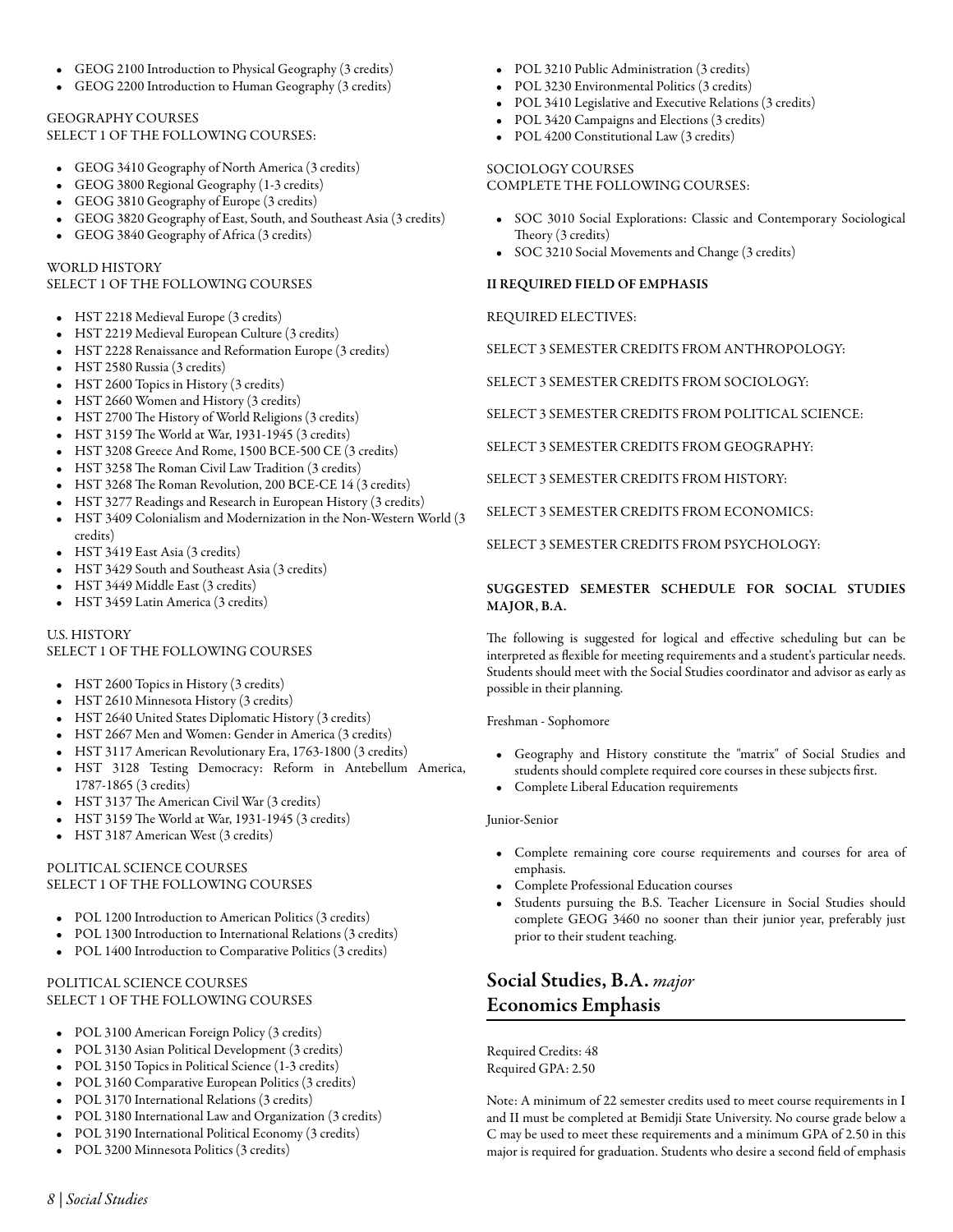are to consider a completion of a minor or a second major in that field. Such action may complement and increase the marketability of this major.

### I REQUIRED CORE CURRICULUM

### CAPSTONE COURSE COMPLETE THE FOLLOWING COURSE:

• POL 4500 [Thesis and Career Preparation](/academics/catalog/20233/courses/pol/4500) (3 credits)

## ECONOMICS COURSES

SELECT 1 OF THE FOLLOWING COURSES:

- ECON 2000 [Markets and Resource Allocation](/academics/catalog/20233/courses/econ/2000) (3 credits)
- ECON 2100 [Macroeconomics and the Business Cycle](/academics/catalog/20233/courses/econ/2100) (3 credits)

### GEOGRAPHY COURSES SELECT 1 OF THE FOLLOWING COURSES

- GEOG 2100 [Introduction to Physical Geography](/academics/catalog/20233/courses/geog/2100) (3 credits)
- GEOG 2200 [Introduction to Human Geography](/academics/catalog/20233/courses/geog/2200) (3 credits)

GEOGRAPHY COURSES SELECT 1 OF THE FOLLOWING COURSES:

- GEOG 3410 [Geography of North America](/academics/catalog/20233/courses/geog/3410) (3 credits)
- GEOG 3800 [Regional Geography](/academics/catalog/20233/courses/geog/3800) (1-3 credits)
- GEOG 3810 [Geography of Europe](/academics/catalog/20233/courses/geog/3810) (3 credits)
- GEOG 3820 [Geography of East, South, and Southeast Asia](/academics/catalog/20233/courses/geog/3820) (3 credits)
- GEOG 3840 [Geography of Africa](/academics/catalog/20233/courses/geog/3840) (3 credits)

#### WORLD HISTORY SELECT 1 OF THE FOLLOWING COURSES

- HST 2218 [Medieval Europe](/academics/catalog/20233/courses/hst/2218) (3 credits)
- HST 2219 [Medieval European Culture](/academics/catalog/20233/courses/hst/2219) (3 credits)
- HST 2228 [Renaissance and Reformation Europe](/academics/catalog/20233/courses/hst/2228) (3 credits)
- HST 2580 [Russia](/academics/catalog/20233/courses/hst/2580) (3 credits)
- HST 2600 [Topics in History](/academics/catalog/20233/courses/hst/2600) (3 credits)
- HST 2660 [Women and History](/academics/catalog/20233/courses/hst/2660) (3 credits)
- HST 2700 [The History of World Religions](/academics/catalog/20233/courses/hst/2700) (3 credits)
- HST 3159 [The World at War, 1931-1945](/academics/catalog/20233/courses/hst/3159) (3 credits)
- HST 3208 [Greece And Rome, 1500 BCE-500 CE](/academics/catalog/20233/courses/hst/3208) (3 credits)
- HST 3258 [The Roman Civil Law Tradition](/academics/catalog/20233/courses/hst/3258) (3 credits)
- HST 3268 [The Roman Revolution, 200 BCE-CE 14](/academics/catalog/20233/courses/hst/3268) (3 credits)
- HST 3277 [Readings and Research in European History](/academics/catalog/20233/courses/hst/3277) (3 credits)
- HST 3409 [Colonialism and Modernization in the Non-Western World](/academics/catalog/20233/courses/hst/3409) (3 credits)
- HST 3419 [East Asia](/academics/catalog/20233/courses/hst/3419) (3 credits)
- HST 3429 [South and Southeast Asia](/academics/catalog/20233/courses/hst/3429) (3 credits)
- HST 3449 [Middle East](/academics/catalog/20233/courses/hst/3449) (3 credits)
- HST 3459 [Latin America](/academics/catalog/20233/courses/hst/3459) (3 credits)

## U.S. HISTORY SELECT 1 OF THE FOLLOWING COURSES

- HST 2600 [Topics in History](/academics/catalog/20233/courses/hst/2600) (3 credits)
- HST 2610 [Minnesota History](/academics/catalog/20233/courses/hst/2610) (3 credits)
- HST 2640 [United States Diplomatic History](/academics/catalog/20233/courses/hst/2640) (3 credits)
- HST 2667 [Men and Women: Gender in America](/academics/catalog/20233/courses/hst/2667) (3 credits)
- HST 3117 [American Revolutionary Era, 1763-1800](/academics/catalog/20233/courses/hst/3117) (3 credits)
- HST 3128 [Testing Democracy: Reform in Antebellum America,](/academics/catalog/20233/courses/hst/3128) [1787-1865](/academics/catalog/20233/courses/hst/3128) (3 credits)
- HST 3137 [The American Civil War](/academics/catalog/20233/courses/hst/3137) (3 credits)
- HST 3159 [The World at War, 1931-1945](/academics/catalog/20233/courses/hst/3159) (3 credits)
- HST 3187 [American West](/academics/catalog/20233/courses/hst/3187) (3 credits)

## POLITICAL SCIENCE COURSES SELECT 1 OF THE FOLLOWING COURSES

- POL 1200 [Introduction to American Politics](/academics/catalog/20233/courses/pol/1200) (3 credits)
- POL 1300 [Introduction to International Relations](/academics/catalog/20233/courses/pol/1300) (3 credits)
- POL 1400 [Introduction to Comparative Politics](/academics/catalog/20233/courses/pol/1400) (3 credits)

# POLITICAL SCIENCE COURSES

- SELECT 1 OF THE FOLLOWING COURSES
- POL 3100 [American Foreign Policy](/academics/catalog/20233/courses/pol/3100) (3 credits)
- POL 3130 [Asian Political Development](/academics/catalog/20233/courses/pol/3130) (3 credits)
- POL 3150 [Topics in Political Science](/academics/catalog/20233/courses/pol/3150) (1-3 credits)
- POL 3160 [Comparative European Politics](/academics/catalog/20233/courses/pol/3160) (3 credits)
- POL 3170 [International Relations](/academics/catalog/20233/courses/pol/3170) (3 credits)
- POL 3180 [International Law and Organization](/academics/catalog/20233/courses/pol/3180) (3 credits)
- POL 3190 [International Political Economy](/academics/catalog/20233/courses/pol/3190) (3 credits)
- POL 3200 [Minnesota Politics](/academics/catalog/20233/courses/pol/3200) (3 credits)
- POL 3210 [Public Administration](/academics/catalog/20233/courses/pol/3210) (3 credits)
- POL 3230 [Environmental Politics](/academics/catalog/20233/courses/pol/3230) (3 credits)
- POL 3410 [Legislative and Executive Relations](/academics/catalog/20233/courses/pol/3410) (3 credits)
- POL 3420 [Campaigns and Elections](/academics/catalog/20233/courses/pol/3420) (3 credits)
- POL 4200 [Constitutional Law](/academics/catalog/20233/courses/pol/4200) (3 credits)

## SOCIOLOGY COURSES COMPLETE THE FOLLOWING COURSES:

- SOC 3010 [Social Explorations: Classic and Contemporary Sociological](/academics/catalog/20233/courses/soc/3010) [Theory](/academics/catalog/20233/courses/soc/3010) (3 credits)
- SOC 3210 [Social Movements and Change](/academics/catalog/20233/courses/soc/3210) (3 credits)

### II REQUIRED FIELD OF EMPHASIS

SELECT 1 OF THE FOLLOWING COURSES Note: Select the course not taken in the core.

- ECON 2000 [Markets and Resource Allocation](/academics/catalog/20233/courses/econ/2000) (3 credits)
- ECON 2100 [Macroeconomics and the Business Cycle](/academics/catalog/20233/courses/econ/2100) (3 credits)

SELECT 15 SEMESTER CREDITS OF ELECTIVES FROM ECONOMICS

### SUGGESTED SEMESTER SCHEDULE FOR SOCIAL STUDIES MAJOR, B.A.

The following is suggested for logical and effective scheduling but can be interpreted as flexible for meeting requirements and a student's particular needs. Students should meet with the Social Studies coordinator and advisor as early as possible in their planning.

Freshman - Sophomore

- Geography and History constitute the "matrix" of Social Studies and students should complete required core courses in these subjects first.
- Complete Liberal Education requirements

## Junior-Senior

- Complete remaining core course requirements and courses for area of emphasis.
- Complete Professional Education courses
- Students pursuing the B.S. Teacher Licensure in Social Studies should complete GEOG 3460 no sooner than their junior year, preferably just prior to their student teaching.